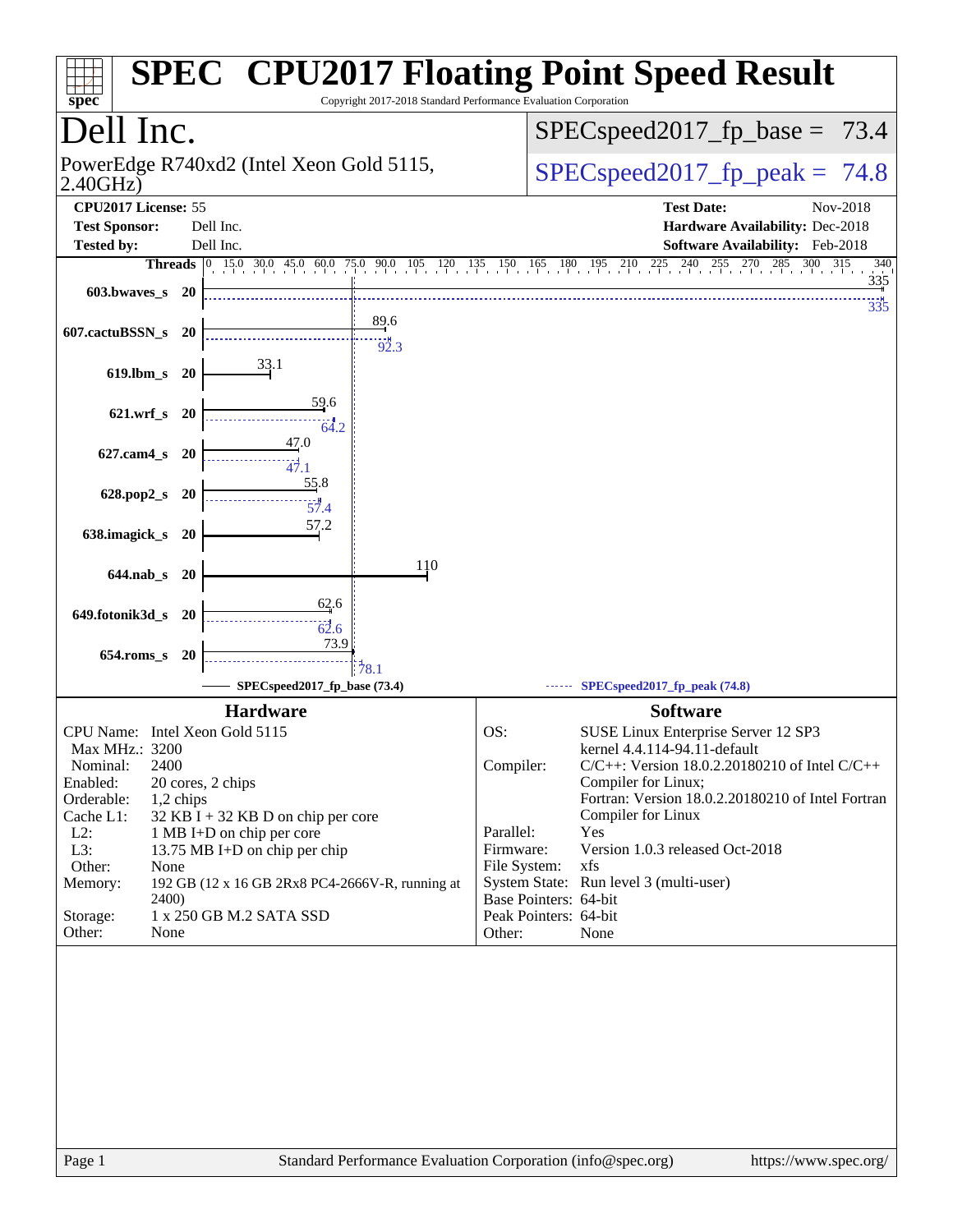

Copyright 2017-2018 Standard Performance Evaluation Corporation

## Dell Inc.

2.40GHz) PowerEdge R740xd2 (Intel Xeon Gold 5115,  $\vert$  [SPECspeed2017\\_fp\\_peak =](http://www.spec.org/auto/cpu2017/Docs/result-fields.html#SPECspeed2017fppeak) 74.8

 $SPECspeed2017_fp\_base = 73.4$ 

**[CPU2017 License:](http://www.spec.org/auto/cpu2017/Docs/result-fields.html#CPU2017License)** 55 **[Test Date:](http://www.spec.org/auto/cpu2017/Docs/result-fields.html#TestDate)** Nov-2018 **[Test Sponsor:](http://www.spec.org/auto/cpu2017/Docs/result-fields.html#TestSponsor)** Dell Inc. **[Hardware Availability:](http://www.spec.org/auto/cpu2017/Docs/result-fields.html#HardwareAvailability)** Dec-2018 **[Tested by:](http://www.spec.org/auto/cpu2017/Docs/result-fields.html#Testedby)** Dell Inc. **[Software Availability:](http://www.spec.org/auto/cpu2017/Docs/result-fields.html#SoftwareAvailability)** Feb-2018

#### **[Results Table](http://www.spec.org/auto/cpu2017/Docs/result-fields.html#ResultsTable)**

|                                    | <b>Base</b>    |                |              |                |              |                |       |                | <b>Peak</b>    |              |                |              |                |              |  |
|------------------------------------|----------------|----------------|--------------|----------------|--------------|----------------|-------|----------------|----------------|--------------|----------------|--------------|----------------|--------------|--|
| <b>Benchmark</b>                   | <b>Threads</b> | <b>Seconds</b> | <b>Ratio</b> | <b>Seconds</b> | <b>Ratio</b> | <b>Seconds</b> | Ratio | <b>Threads</b> | <b>Seconds</b> | <b>Ratio</b> | <b>Seconds</b> | <b>Ratio</b> | <b>Seconds</b> | <b>Ratio</b> |  |
| 603.bwayes s                       | 20             | 176            | 334          | 176            | 335          | 176            | 335   | 20             | 176            | 335          | 176            | 336          | 177            | 334          |  |
| 607.cactuBSSN s                    | 20             | 186            | 89.6         | 185            | 89.9         | 186            | 89.6  | 20             | 180            | 92.5         | <b>181</b>     | 92.3         | 183            | 91.3         |  |
| $619.1$ bm s                       | 20             | 158            | 33.1         | 159            | 33.0         | 158            | 33.2  | 20             | 158            | 33.1         | 159            | 33.0         | 158            | 33.2         |  |
| $621$ .wrf s                       | 20             | 222            | 59.6         | 221            | 59.9         | 224            | 59.1  | 20             | 206            | 64.2         | 206            | 64.2         | 205            | 64.7         |  |
| $627$ .cam $4 \text{ s}$           | 20             | 189            | 47.0         | 189            | 46.9         | 189            | 47.0  | 20             | 188            | 47.1         | 188            | 47.1         | 189            | 47.0         |  |
| $628.pop2_s$                       | 20             | 213            | 55.8         | 213            | 55.8         | 212            | 55.9  | 20             | 209            | 56.8         | 205            | 57.8         | 207            | 57.4         |  |
| 638.imagick_s                      | 20             | 252            | 57.3         | 252            | 57.2         | 253            | 57.0  | 20             | 252            | 57.3         | 252            | 57.2         | 253            | 57.0         |  |
| $644$ .nab s                       | 20             | 158            | 110          | 158            | <b>110</b>   | 158            | 110   | 20             | 158            | 110          | 158            | <u>110</u>   | 158            | 110          |  |
| 649.fotonik3d s                    | 20             | 145            | 63.0         | 146            | 62.6         | 146            | 62.4  | 20             | 146            | 62.6         | 146            | 62.4         | 145            | 62.9         |  |
| $654$ .roms s                      | 20             | 213            | 73.9         | 213            | 73.9         | 213            | 74.0  | 20             | 202            | 78.1         | 202            | <b>78.1</b>  | 202            | 78.1         |  |
| $SPEC speed2017$ fp base =<br>73.4 |                |                |              |                |              |                |       |                |                |              |                |              |                |              |  |

**[SPECspeed2017\\_fp\\_peak =](http://www.spec.org/auto/cpu2017/Docs/result-fields.html#SPECspeed2017fppeak) 74.8**

Results appear in the [order in which they were run.](http://www.spec.org/auto/cpu2017/Docs/result-fields.html#RunOrder) Bold underlined text [indicates a median measurement](http://www.spec.org/auto/cpu2017/Docs/result-fields.html#Median).

#### **[Operating System Notes](http://www.spec.org/auto/cpu2017/Docs/result-fields.html#OperatingSystemNotes)**

Stack size set to unlimited using "ulimit -s unlimited"

#### **[General Notes](http://www.spec.org/auto/cpu2017/Docs/result-fields.html#GeneralNotes)**

Environment variables set by runcpu before the start of the run: KMP\_AFFINITY = "granularity=fine,compact" OMP\_STACKSIZE = "192M" LD\_LIBRARY\_PATH = "/home/cpu2017/lib/ia32:/home/cpu2017/lib/intel64"

 Binaries compiled on a system with 1x Intel Core i7-4790 CPU + 32GB RAM memory using Redhat Enterprise Linux 7.4 Yes: The test sponsor attests, as of date of publication, that CVE-2017-5754 (Meltdown) is mitigated in the system as tested and documented. Yes: The test sponsor attests, as of date of publication, that CVE-2017-5753 (Spectre variant 1) is mitigated in the system as tested and documented. Yes: The test sponsor attests, as of date of publication, that CVE-2017-5715 (Spectre variant 2) is mitigated in the system as tested and documented. Transparent Huge Pages enabled by default Prior to runcpu invocation Filesystem page cache synced and cleared with: sync; echo 3> /proc/sys/vm/drop\_caches

#### **[Platform Notes](http://www.spec.org/auto/cpu2017/Docs/result-fields.html#PlatformNotes)**

 BIOS settings: Sub NUMA Cluster disabled Virtualization Technology disabled

**(Continued on next page)**

Page 2 Standard Performance Evaluation Corporation [\(info@spec.org\)](mailto:info@spec.org) <https://www.spec.org/>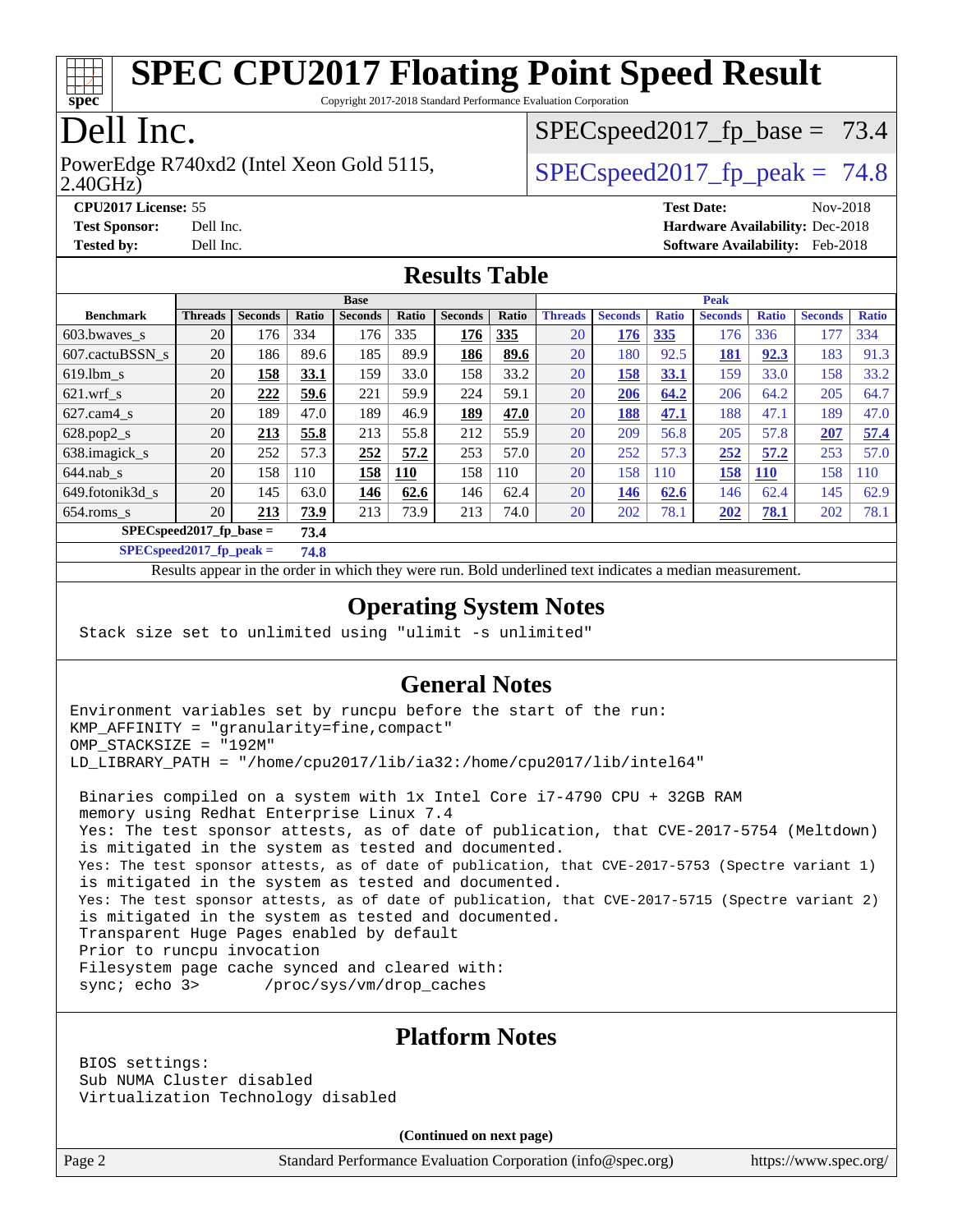

Copyright 2017-2018 Standard Performance Evaluation Corporation

## Dell Inc.

2.40GHz) PowerEdge R740xd2 (Intel Xeon Gold 5115,  $\vert$  [SPECspeed2017\\_fp\\_peak =](http://www.spec.org/auto/cpu2017/Docs/result-fields.html#SPECspeed2017fppeak) 74.8

 $SPECspeed2017_fp\_base = 73.4$ 

**[CPU2017 License:](http://www.spec.org/auto/cpu2017/Docs/result-fields.html#CPU2017License)** 55 **[Test Date:](http://www.spec.org/auto/cpu2017/Docs/result-fields.html#TestDate)** Nov-2018 **[Test Sponsor:](http://www.spec.org/auto/cpu2017/Docs/result-fields.html#TestSponsor)** Dell Inc. **[Hardware Availability:](http://www.spec.org/auto/cpu2017/Docs/result-fields.html#HardwareAvailability)** Dec-2018 **[Tested by:](http://www.spec.org/auto/cpu2017/Docs/result-fields.html#Testedby)** Dell Inc. **[Software Availability:](http://www.spec.org/auto/cpu2017/Docs/result-fields.html#SoftwareAvailability)** Feb-2018

#### **[Platform Notes \(Continued\)](http://www.spec.org/auto/cpu2017/Docs/result-fields.html#PlatformNotes)**

Page 3 Standard Performance Evaluation Corporation [\(info@spec.org\)](mailto:info@spec.org) <https://www.spec.org/> System Profile set to Custom CPU Performance set to Maximum Performance C States set to Autonomous C1E disabled Uncore Frequency set to Dynamic Energy Efficiency Policy set to Performance Memory Patrol Scrub disabled Logical Processor disabled CPU Interconnect Bus Link Power Management disabled PCI ASPM L1 Link Power Management disabled Sysinfo program /home/cpu2017/bin/sysinfo Rev: r5974 of 2018-05-19 9bcde8f2999c33d61f64985e45859ea9 running on linux-m8ku Tue Nov 6 16:26:35 2018 SUT (System Under Test) info as seen by some common utilities. For more information on this section, see <https://www.spec.org/cpu2017/Docs/config.html#sysinfo> From /proc/cpuinfo model name : Intel(R) Xeon(R) Gold 5115 CPU @ 2.40GHz 2 "physical id"s (chips) 20 "processors" cores, siblings (Caution: counting these is hw and system dependent. The following excerpts from /proc/cpuinfo might not be reliable. Use with caution.) cpu cores : 10 siblings : 10 physical 0: cores 0 1 2 3 4 8 9 10 11 12 physical 1: cores 0 1 2 3 4 8 9 10 11 12 From lscpu: Architecture: x86\_64 CPU op-mode(s): 32-bit, 64-bit Byte Order: Little Endian  $CPU(s):$  20 On-line CPU(s) list: 0-19 Thread(s) per core: 1 Core(s) per socket: 10 Socket(s): 2 NUMA node(s): 2 Vendor ID: GenuineIntel CPU family: 6 Model: 85 Model name:  $Intel(R)$  Xeon(R) Gold 5115 CPU @ 2.40GHz Stepping: 4 CPU MHz: 2394.376 BogoMIPS: 4788.75 Virtualization: VT-x **(Continued on next page)**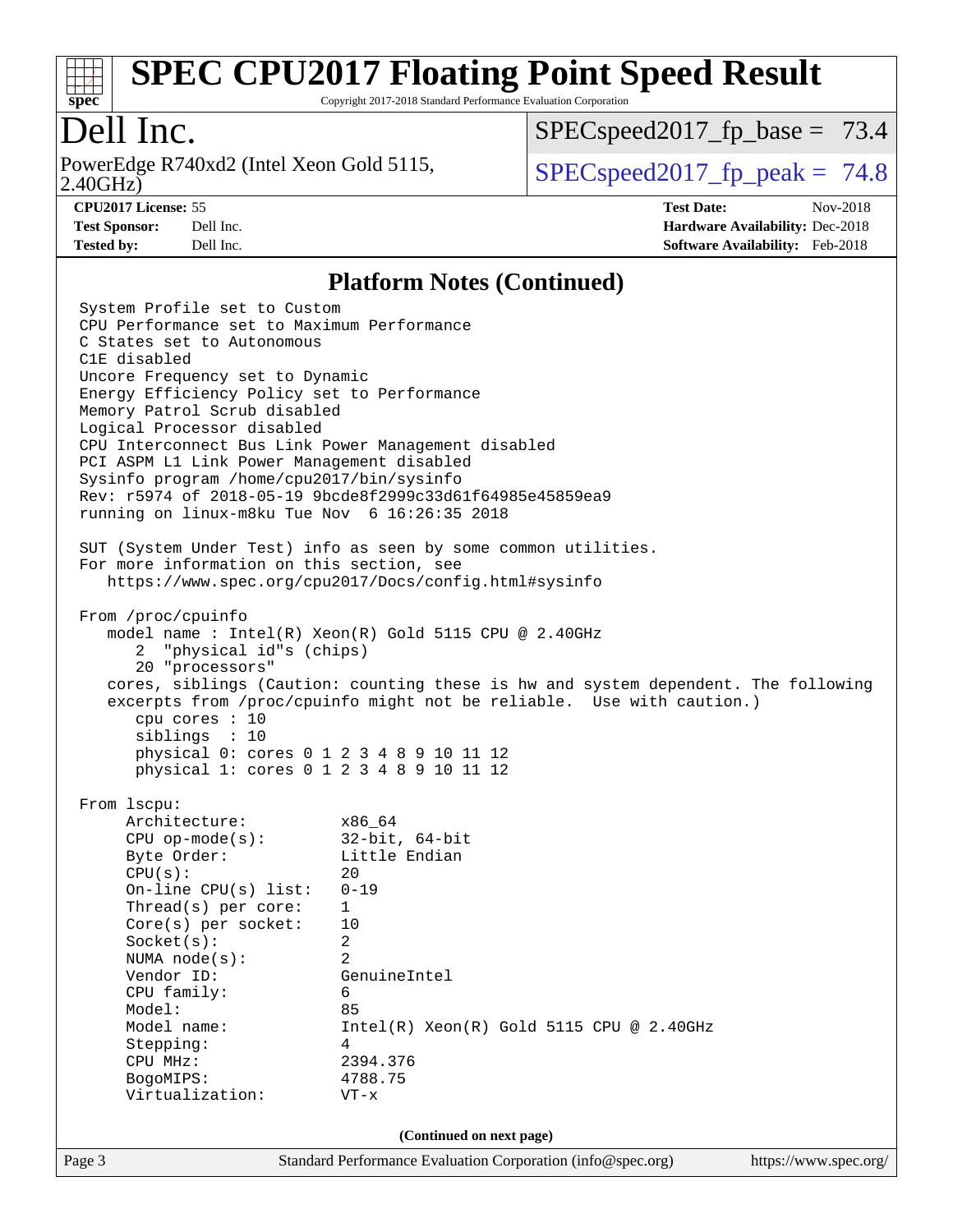

Copyright 2017-2018 Standard Performance Evaluation Corporation

## Dell Inc.

2.40GHz) PowerEdge R740xd2 (Intel Xeon Gold 5115,  $\vert$  [SPECspeed2017\\_fp\\_peak =](http://www.spec.org/auto/cpu2017/Docs/result-fields.html#SPECspeed2017fppeak) 74.8

[SPECspeed2017\\_fp\\_base =](http://www.spec.org/auto/cpu2017/Docs/result-fields.html#SPECspeed2017fpbase) 73.4

**[CPU2017 License:](http://www.spec.org/auto/cpu2017/Docs/result-fields.html#CPU2017License)** 55 **[Test Date:](http://www.spec.org/auto/cpu2017/Docs/result-fields.html#TestDate)** Nov-2018 **[Test Sponsor:](http://www.spec.org/auto/cpu2017/Docs/result-fields.html#TestSponsor)** Dell Inc. **[Hardware Availability:](http://www.spec.org/auto/cpu2017/Docs/result-fields.html#HardwareAvailability)** Dec-2018 **[Tested by:](http://www.spec.org/auto/cpu2017/Docs/result-fields.html#Testedby)** Dell Inc. **[Software Availability:](http://www.spec.org/auto/cpu2017/Docs/result-fields.html#SoftwareAvailability)** Feb-2018

#### **[Platform Notes \(Continued\)](http://www.spec.org/auto/cpu2017/Docs/result-fields.html#PlatformNotes)**

 L1d cache: 32K L1i cache: 32K L2 cache: 1024K L3 cache: 14080K NUMA node0 CPU(s): 0,2,4,6,8,10,12,14,16,18 NUMA node1 CPU(s): 1,3,5,7,9,11,13,15,17,19 Flags: fpu vme de pse tsc msr pae mce cx8 apic sep mtrr pge mca cmov pat pse36 clflush dts acpi mmx fxsr sse sse2 ss ht tm pbe syscall nx pdpe1gb rdtscp lm constant\_tsc art arch\_perfmon pebs bts rep\_good nopl xtopology nonstop\_tsc aperfmperf eagerfpu pni pclmulqdq dtes64 monitor ds\_cpl vmx smx est tm2 ssse3 sdbg fma cx16 xtpr pdcm pcid dca sse4\_1 sse4\_2 x2apic movbe popcnt tsc\_deadline\_timer aes xsave avx f16c rdrand lahf\_lm abm 3dnowprefetch ida arat epb invpcid\_single pln pts dtherm intel\_pt rsb\_ctxsw spec\_ctrl retpoline kaiser tpr\_shadow vnmi flexpriority ept vpid fsgsbase tsc\_adjust bmi1 hle avx2 smep bmi2 erms invpcid rtm cqm mpx avx512f avx512dq rdseed adx smap clflushopt clwb avx512cd avx512bw avx512vl xsaveopt xsavec xgetbv1 cqm\_llc cqm\_occup\_llc pku ospke /proc/cpuinfo cache data cache size : 14080 KB From numactl --hardware WARNING: a numactl 'node' might or might not correspond to a physical chip. available: 2 nodes (0-1) node 0 cpus: 0 2 4 6 8 10 12 14 16 18 node 0 size: 95285 MB node 0 free: 89093 MB node 1 cpus: 1 3 5 7 9 11 13 15 17 19 node 1 size: 96749 MB node 1 free: 94658 MB node distances: node 0 1  $0: 10 21$  1: 21 10 From /proc/meminfo MemTotal: 196644052 kB HugePages\_Total: 0 Hugepagesize: 2048 kB /usr/bin/lsb\_release -d SUSE Linux Enterprise Server 12 SP3 From /etc/\*release\* /etc/\*version\* SuSE-release: SUSE Linux Enterprise Server 12 (x86\_64) VERSION = 12 PATCHLEVEL = 3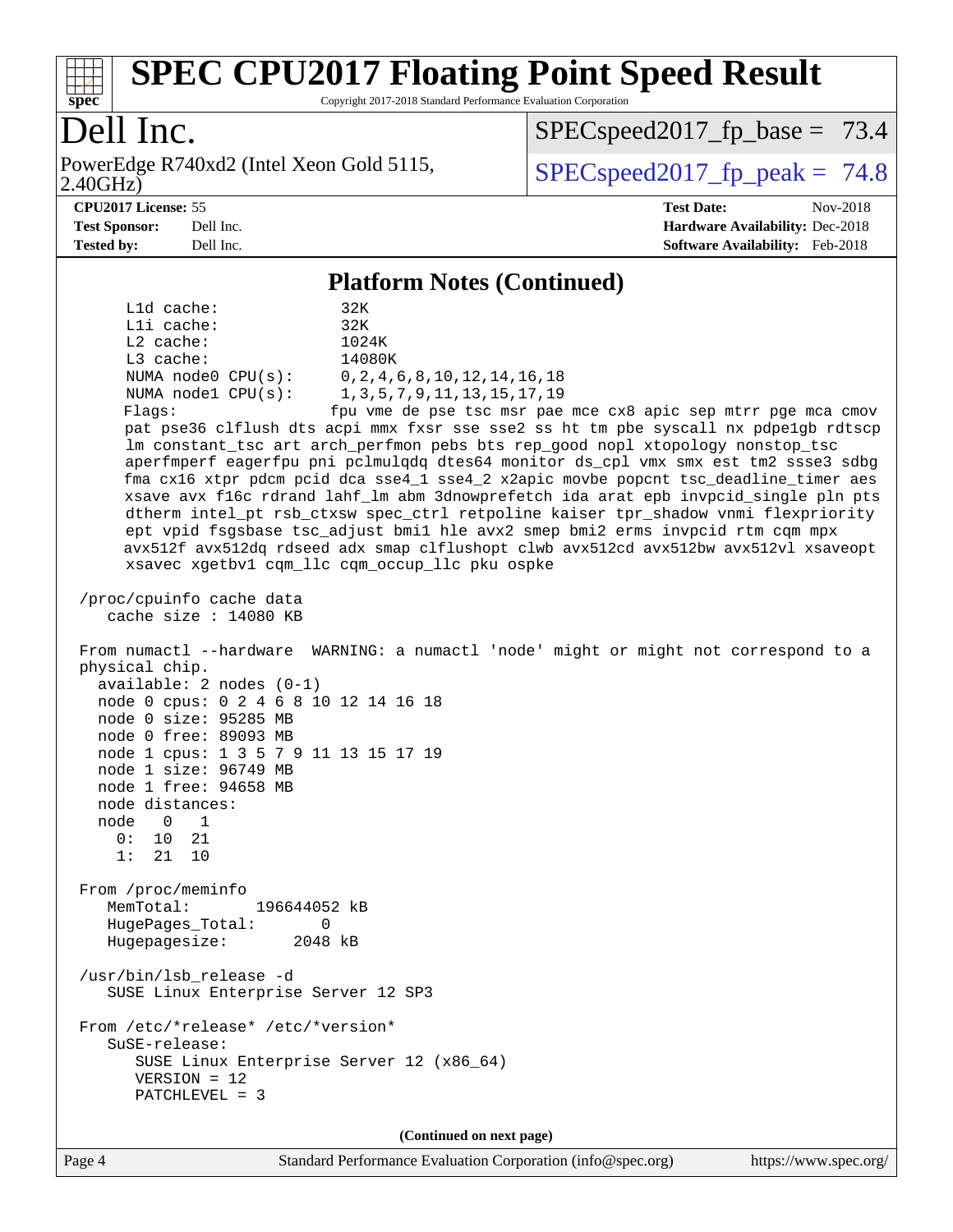

Copyright 2017-2018 Standard Performance Evaluation Corporation

#### Dell Inc.

2.40GHz) PowerEdge R740xd2 (Intel Xeon Gold 5115,  $\vert$  [SPECspeed2017\\_fp\\_peak =](http://www.spec.org/auto/cpu2017/Docs/result-fields.html#SPECspeed2017fppeak) 74.8

 $SPECspeed2017_fp\_base = 73.4$ 

**[CPU2017 License:](http://www.spec.org/auto/cpu2017/Docs/result-fields.html#CPU2017License)** 55 **[Test Date:](http://www.spec.org/auto/cpu2017/Docs/result-fields.html#TestDate)** Nov-2018 **[Test Sponsor:](http://www.spec.org/auto/cpu2017/Docs/result-fields.html#TestSponsor)** Dell Inc. **[Hardware Availability:](http://www.spec.org/auto/cpu2017/Docs/result-fields.html#HardwareAvailability)** Dec-2018 **[Tested by:](http://www.spec.org/auto/cpu2017/Docs/result-fields.html#Testedby)** Dell Inc. **[Software Availability:](http://www.spec.org/auto/cpu2017/Docs/result-fields.html#SoftwareAvailability)** Feb-2018

#### **[Platform Notes \(Continued\)](http://www.spec.org/auto/cpu2017/Docs/result-fields.html#PlatformNotes)**

 # This file is deprecated and will be removed in a future service pack or release. # Please check /etc/os-release for details about this release. os-release: NAME="SLES" VERSION="12-SP3" VERSION\_ID="12.3" PRETTY\_NAME="SUSE Linux Enterprise Server 12 SP3" ID="sles" ANSI\_COLOR="0;32" CPE\_NAME="cpe:/o:suse:sles:12:sp3" uname -a: Linux linux-m8ku 4.4.114-94.11-default #1 SMP Thu Feb 1 19:28:26 UTC 2018 (4309ff9) x86\_64 x86\_64 x86\_64 GNU/Linux Kernel self-reported vulnerability status: CVE-2017-5754 (Meltdown): Mitigation: PTI CVE-2017-5753 (Spectre variant 1): Mitigation: Barriers CVE-2017-5715 (Spectre variant 2): Mitigation: IBRS+IBPB run-level 3 Nov 6 10:00 last=5 SPEC is set to: /home/cpu2017 Filesystem Type Size Used Avail Use% Mounted on /dev/sdz4 xfs 182G 10G 172G 6% /home Additional information from dmidecode follows. WARNING: Use caution when you interpret this section. The 'dmidecode' program reads system data which is "intended to allow hardware to be accurately determined", but the intent may not be met, as there are frequent changes to hardware, firmware, and the "DMTF SMBIOS" standard. BIOS Dell Inc. 1.0.3 10/25/2018 Memory: 12x 002C04B3002C 18ASF2G72PDZ-2G6E1 16 GB 2 rank 2666, configured at 2400 4x Not Specified Not Specified (End of data from sysinfo program) **[Compiler Version Notes](http://www.spec.org/auto/cpu2017/Docs/result-fields.html#CompilerVersionNotes)** ============================================================================== CC 619.lbm\_s(base) 638.imagick\_s(base) 644.nab\_s(base) ----------------------------------------------------------------------------- icc (ICC) 18.0.2 20180210 Copyright (C) 1985-2018 Intel Corporation. All rights reserved.

------------------------------------------------------------------------------

**(Continued on next page)**

Page 5 Standard Performance Evaluation Corporation [\(info@spec.org\)](mailto:info@spec.org) <https://www.spec.org/>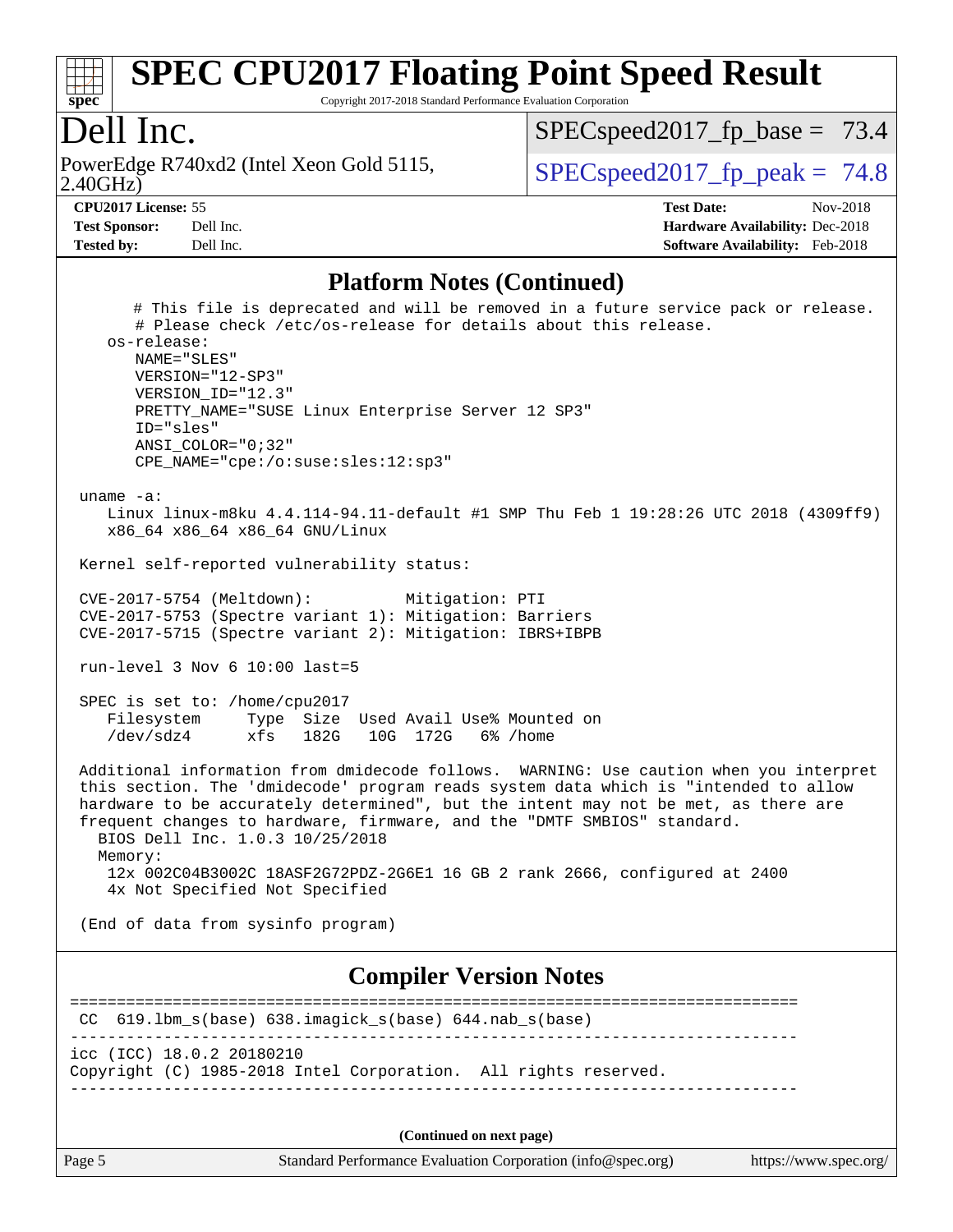

Copyright 2017-2018 Standard Performance Evaluation Corporation

## Dell Inc.

2.40GHz) PowerEdge R740xd2 (Intel Xeon Gold 5115,  $\text{SPEC speed2017\_fp\_peak} = 74.8$ 

[SPECspeed2017\\_fp\\_base =](http://www.spec.org/auto/cpu2017/Docs/result-fields.html#SPECspeed2017fpbase) 73.4

**[CPU2017 License:](http://www.spec.org/auto/cpu2017/Docs/result-fields.html#CPU2017License)** 55 **[Test Date:](http://www.spec.org/auto/cpu2017/Docs/result-fields.html#TestDate)** Nov-2018 **[Test Sponsor:](http://www.spec.org/auto/cpu2017/Docs/result-fields.html#TestSponsor)** Dell Inc. **[Hardware Availability:](http://www.spec.org/auto/cpu2017/Docs/result-fields.html#HardwareAvailability)** Dec-2018 **[Tested by:](http://www.spec.org/auto/cpu2017/Docs/result-fields.html#Testedby)** Dell Inc. **[Software Availability:](http://www.spec.org/auto/cpu2017/Docs/result-fields.html#SoftwareAvailability)** Feb-2018

#### **[Compiler Version Notes \(Continued\)](http://www.spec.org/auto/cpu2017/Docs/result-fields.html#CompilerVersionNotes)**

| 619.1bm_s(peak) 638.imagick_s(peak) 644.nab_s(peak)<br>CC.                                                                 |  |  |  |  |  |  |
|----------------------------------------------------------------------------------------------------------------------------|--|--|--|--|--|--|
| icc (ICC) 18.0.2 20180210<br>Copyright (C) 1985-2018 Intel Corporation. All rights reserved.                               |  |  |  |  |  |  |
| FC 607.cactuBSSN s(base)                                                                                                   |  |  |  |  |  |  |
|                                                                                                                            |  |  |  |  |  |  |
| icpc (ICC) 18.0.2 20180210<br>Copyright (C) 1985-2018 Intel Corporation. All rights reserved.<br>icc (ICC) 18.0.2 20180210 |  |  |  |  |  |  |
| Copyright (C) 1985-2018 Intel Corporation. All rights reserved.<br>ifort (IFORT) 18.0.2 20180210                           |  |  |  |  |  |  |
| Copyright (C) 1985-2018 Intel Corporation. All rights reserved.                                                            |  |  |  |  |  |  |
|                                                                                                                            |  |  |  |  |  |  |
| FC 607.cactuBSSN_s(peak)                                                                                                   |  |  |  |  |  |  |
| icpc (ICC) 18.0.2 20180210                                                                                                 |  |  |  |  |  |  |
| Copyright (C) 1985-2018 Intel Corporation. All rights reserved.<br>icc (ICC) 18.0.2 20180210                               |  |  |  |  |  |  |
| Copyright (C) 1985-2018 Intel Corporation. All rights reserved.<br>ifort (IFORT) 18.0.2 20180210                           |  |  |  |  |  |  |
| Copyright (C) 1985-2018 Intel Corporation. All rights reserved.                                                            |  |  |  |  |  |  |
|                                                                                                                            |  |  |  |  |  |  |
| 603.bwaves_s(base) 649.fotonik3d_s(base) 654.roms_s(base)<br>FC.                                                           |  |  |  |  |  |  |
| ifort (IFORT) 18.0.2 20180210                                                                                              |  |  |  |  |  |  |
| Copyright (C) 1985-2018 Intel Corporation. All rights reserved.                                                            |  |  |  |  |  |  |
|                                                                                                                            |  |  |  |  |  |  |
| $603.bwaves_s (peak) 649.fotonik3d_s (peak) 654.roms_s (peak)$<br>FC.                                                      |  |  |  |  |  |  |
|                                                                                                                            |  |  |  |  |  |  |
| ifort (IFORT) 18.0.2 20180210<br>Copyright (C) 1985-2018 Intel Corporation. All rights reserved.                           |  |  |  |  |  |  |
|                                                                                                                            |  |  |  |  |  |  |
| $621.wrf_s(base)$ $627.cam4_s(base)$ $628.pop2_s(base)$<br>CC.                                                             |  |  |  |  |  |  |
|                                                                                                                            |  |  |  |  |  |  |
| (Continued on next page)                                                                                                   |  |  |  |  |  |  |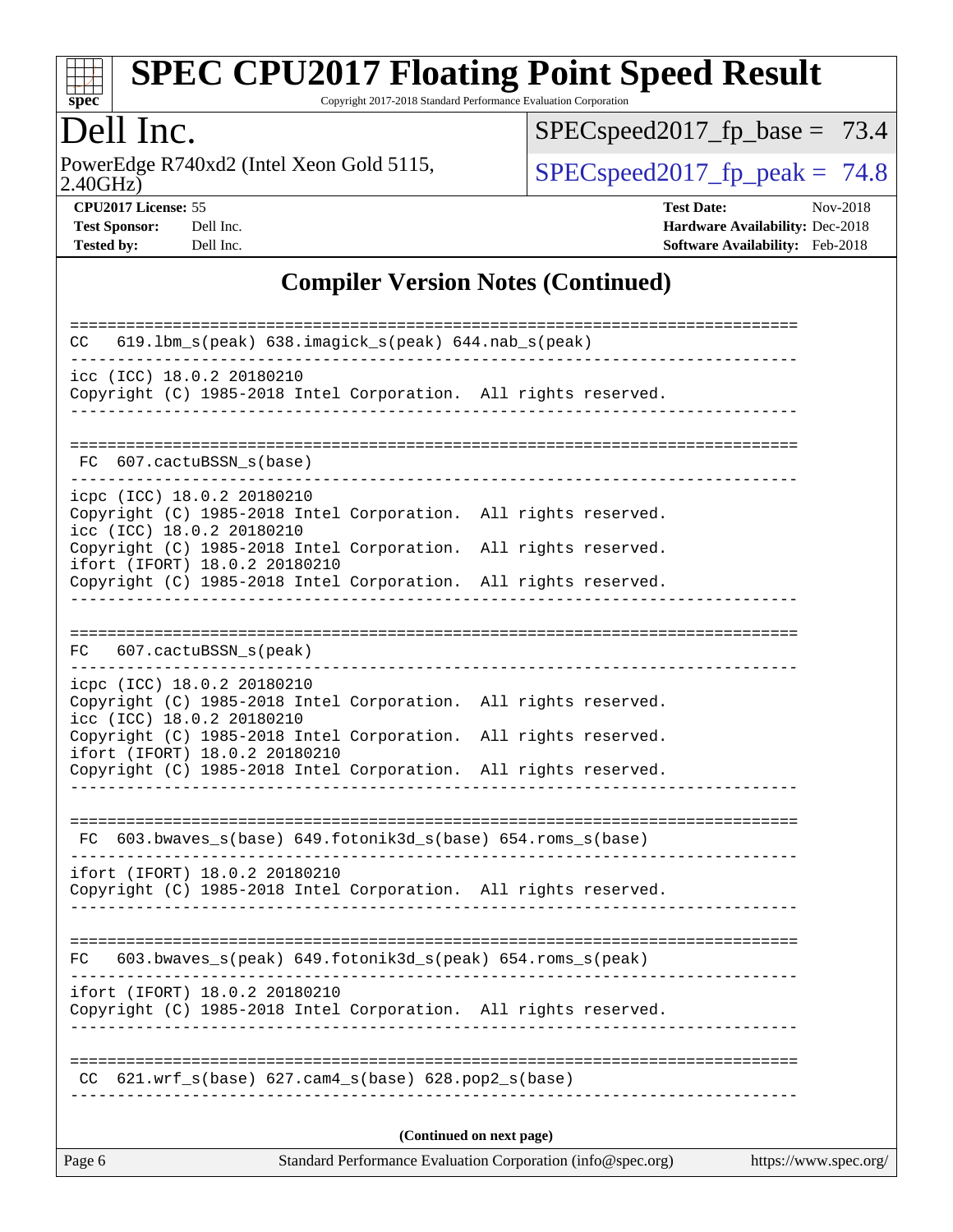

Copyright 2017-2018 Standard Performance Evaluation Corporation

## Dell Inc.

2.40GHz) PowerEdge R740xd2 (Intel Xeon Gold 5115,  $\vert$  [SPECspeed2017\\_fp\\_peak =](http://www.spec.org/auto/cpu2017/Docs/result-fields.html#SPECspeed2017fppeak) 74.8

 $SPECspeed2017_fp\_base = 73.4$ 

**[CPU2017 License:](http://www.spec.org/auto/cpu2017/Docs/result-fields.html#CPU2017License)** 55 **[Test Date:](http://www.spec.org/auto/cpu2017/Docs/result-fields.html#TestDate)** Nov-2018 **[Test Sponsor:](http://www.spec.org/auto/cpu2017/Docs/result-fields.html#TestSponsor)** Dell Inc. **[Hardware Availability:](http://www.spec.org/auto/cpu2017/Docs/result-fields.html#HardwareAvailability)** Dec-2018 **[Tested by:](http://www.spec.org/auto/cpu2017/Docs/result-fields.html#Testedby)** Dell Inc. **[Software Availability:](http://www.spec.org/auto/cpu2017/Docs/result-fields.html#SoftwareAvailability)** Feb-2018

#### **[Compiler Version Notes \(Continued\)](http://www.spec.org/auto/cpu2017/Docs/result-fields.html#CompilerVersionNotes)**

ifort (IFORT) 18.0.2 20180210 Copyright (C) 1985-2018 Intel Corporation. All rights reserved. icc (ICC) 18.0.2 20180210 Copyright (C) 1985-2018 Intel Corporation. All rights reserved. ------------------------------------------------------------------------------ ============================================================================== CC 621.wrf\_s(peak) 627.cam4\_s(peak) 628.pop2\_s(peak) ----------------------------------------------------------------------------- ifort (IFORT) 18.0.2 20180210 Copyright (C) 1985-2018 Intel Corporation. All rights reserved. icc (ICC) 18.0.2 20180210 Copyright (C) 1985-2018 Intel Corporation. All rights reserved. ------------------------------------------------------------------------------

## **[Base Compiler Invocation](http://www.spec.org/auto/cpu2017/Docs/result-fields.html#BaseCompilerInvocation)**

[C benchmarks](http://www.spec.org/auto/cpu2017/Docs/result-fields.html#Cbenchmarks): [icc -m64 -std=c11](http://www.spec.org/cpu2017/results/res2018q4/cpu2017-20181210-10208.flags.html#user_CCbase_intel_icc_64bit_c11_33ee0cdaae7deeeab2a9725423ba97205ce30f63b9926c2519791662299b76a0318f32ddfffdc46587804de3178b4f9328c46fa7c2b0cd779d7a61945c91cd35)

[Fortran benchmarks](http://www.spec.org/auto/cpu2017/Docs/result-fields.html#Fortranbenchmarks): [ifort -m64](http://www.spec.org/cpu2017/results/res2018q4/cpu2017-20181210-10208.flags.html#user_FCbase_intel_ifort_64bit_24f2bb282fbaeffd6157abe4f878425411749daecae9a33200eee2bee2fe76f3b89351d69a8130dd5949958ce389cf37ff59a95e7a40d588e8d3a57e0c3fd751)

[Benchmarks using both Fortran and C](http://www.spec.org/auto/cpu2017/Docs/result-fields.html#BenchmarksusingbothFortranandC): [ifort -m64](http://www.spec.org/cpu2017/results/res2018q4/cpu2017-20181210-10208.flags.html#user_CC_FCbase_intel_ifort_64bit_24f2bb282fbaeffd6157abe4f878425411749daecae9a33200eee2bee2fe76f3b89351d69a8130dd5949958ce389cf37ff59a95e7a40d588e8d3a57e0c3fd751) [icc -m64 -std=c11](http://www.spec.org/cpu2017/results/res2018q4/cpu2017-20181210-10208.flags.html#user_CC_FCbase_intel_icc_64bit_c11_33ee0cdaae7deeeab2a9725423ba97205ce30f63b9926c2519791662299b76a0318f32ddfffdc46587804de3178b4f9328c46fa7c2b0cd779d7a61945c91cd35)

[Benchmarks using Fortran, C, and C++:](http://www.spec.org/auto/cpu2017/Docs/result-fields.html#BenchmarksusingFortranCandCXX) [icpc -m64](http://www.spec.org/cpu2017/results/res2018q4/cpu2017-20181210-10208.flags.html#user_CC_CXX_FCbase_intel_icpc_64bit_4ecb2543ae3f1412ef961e0650ca070fec7b7afdcd6ed48761b84423119d1bf6bdf5cad15b44d48e7256388bc77273b966e5eb805aefd121eb22e9299b2ec9d9) [icc -m64 -std=c11](http://www.spec.org/cpu2017/results/res2018q4/cpu2017-20181210-10208.flags.html#user_CC_CXX_FCbase_intel_icc_64bit_c11_33ee0cdaae7deeeab2a9725423ba97205ce30f63b9926c2519791662299b76a0318f32ddfffdc46587804de3178b4f9328c46fa7c2b0cd779d7a61945c91cd35) [ifort -m64](http://www.spec.org/cpu2017/results/res2018q4/cpu2017-20181210-10208.flags.html#user_CC_CXX_FCbase_intel_ifort_64bit_24f2bb282fbaeffd6157abe4f878425411749daecae9a33200eee2bee2fe76f3b89351d69a8130dd5949958ce389cf37ff59a95e7a40d588e8d3a57e0c3fd751)

## **[Base Portability Flags](http://www.spec.org/auto/cpu2017/Docs/result-fields.html#BasePortabilityFlags)**

 603.bwaves\_s: [-DSPEC\\_LP64](http://www.spec.org/cpu2017/results/res2018q4/cpu2017-20181210-10208.flags.html#suite_basePORTABILITY603_bwaves_s_DSPEC_LP64) 607.cactuBSSN\_s: [-DSPEC\\_LP64](http://www.spec.org/cpu2017/results/res2018q4/cpu2017-20181210-10208.flags.html#suite_basePORTABILITY607_cactuBSSN_s_DSPEC_LP64) 619.lbm\_s: [-DSPEC\\_LP64](http://www.spec.org/cpu2017/results/res2018q4/cpu2017-20181210-10208.flags.html#suite_basePORTABILITY619_lbm_s_DSPEC_LP64) 621.wrf\_s: [-DSPEC\\_LP64](http://www.spec.org/cpu2017/results/res2018q4/cpu2017-20181210-10208.flags.html#suite_basePORTABILITY621_wrf_s_DSPEC_LP64) [-DSPEC\\_CASE\\_FLAG](http://www.spec.org/cpu2017/results/res2018q4/cpu2017-20181210-10208.flags.html#b621.wrf_s_baseCPORTABILITY_DSPEC_CASE_FLAG) [-convert big\\_endian](http://www.spec.org/cpu2017/results/res2018q4/cpu2017-20181210-10208.flags.html#user_baseFPORTABILITY621_wrf_s_convert_big_endian_c3194028bc08c63ac5d04de18c48ce6d347e4e562e8892b8bdbdc0214820426deb8554edfa529a3fb25a586e65a3d812c835984020483e7e73212c4d31a38223) 627.cam4\_s: [-DSPEC\\_LP64](http://www.spec.org/cpu2017/results/res2018q4/cpu2017-20181210-10208.flags.html#suite_basePORTABILITY627_cam4_s_DSPEC_LP64) [-DSPEC\\_CASE\\_FLAG](http://www.spec.org/cpu2017/results/res2018q4/cpu2017-20181210-10208.flags.html#b627.cam4_s_baseCPORTABILITY_DSPEC_CASE_FLAG) 628.pop2\_s: [-DSPEC\\_LP64](http://www.spec.org/cpu2017/results/res2018q4/cpu2017-20181210-10208.flags.html#suite_basePORTABILITY628_pop2_s_DSPEC_LP64) [-DSPEC\\_CASE\\_FLAG](http://www.spec.org/cpu2017/results/res2018q4/cpu2017-20181210-10208.flags.html#b628.pop2_s_baseCPORTABILITY_DSPEC_CASE_FLAG) [-convert big\\_endian](http://www.spec.org/cpu2017/results/res2018q4/cpu2017-20181210-10208.flags.html#user_baseFPORTABILITY628_pop2_s_convert_big_endian_c3194028bc08c63ac5d04de18c48ce6d347e4e562e8892b8bdbdc0214820426deb8554edfa529a3fb25a586e65a3d812c835984020483e7e73212c4d31a38223) [-assume byterecl](http://www.spec.org/cpu2017/results/res2018q4/cpu2017-20181210-10208.flags.html#user_baseFPORTABILITY628_pop2_s_assume_byterecl_7e47d18b9513cf18525430bbf0f2177aa9bf368bc7a059c09b2c06a34b53bd3447c950d3f8d6c70e3faf3a05c8557d66a5798b567902e8849adc142926523472) 638.imagick\_s: [-DSPEC\\_LP64](http://www.spec.org/cpu2017/results/res2018q4/cpu2017-20181210-10208.flags.html#suite_basePORTABILITY638_imagick_s_DSPEC_LP64) 644.nab\_s: [-DSPEC\\_LP64](http://www.spec.org/cpu2017/results/res2018q4/cpu2017-20181210-10208.flags.html#suite_basePORTABILITY644_nab_s_DSPEC_LP64) 649.fotonik3d\_s: [-DSPEC\\_LP64](http://www.spec.org/cpu2017/results/res2018q4/cpu2017-20181210-10208.flags.html#suite_basePORTABILITY649_fotonik3d_s_DSPEC_LP64) 654.roms\_s: [-DSPEC\\_LP64](http://www.spec.org/cpu2017/results/res2018q4/cpu2017-20181210-10208.flags.html#suite_basePORTABILITY654_roms_s_DSPEC_LP64)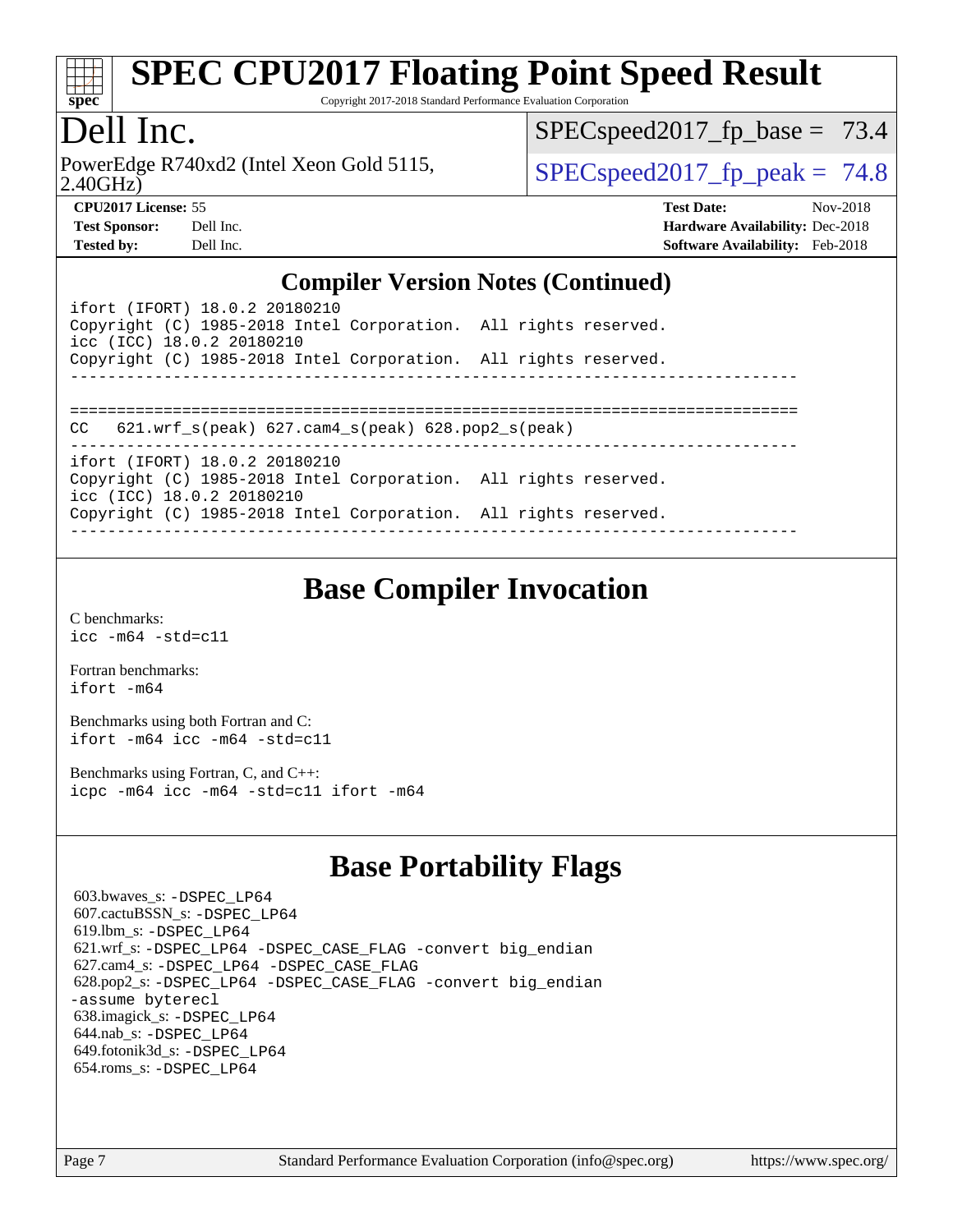

Copyright 2017-2018 Standard Performance Evaluation Corporation

## Dell Inc.

2.40GHz) PowerEdge R740xd2 (Intel Xeon Gold 5115,  $\vert$  [SPECspeed2017\\_fp\\_peak =](http://www.spec.org/auto/cpu2017/Docs/result-fields.html#SPECspeed2017fppeak) 74.8

 $SPECspeed2017_fp\_base = 73.4$ 

**[CPU2017 License:](http://www.spec.org/auto/cpu2017/Docs/result-fields.html#CPU2017License)** 55 **[Test Date:](http://www.spec.org/auto/cpu2017/Docs/result-fields.html#TestDate)** Nov-2018 **[Test Sponsor:](http://www.spec.org/auto/cpu2017/Docs/result-fields.html#TestSponsor)** Dell Inc. **[Hardware Availability:](http://www.spec.org/auto/cpu2017/Docs/result-fields.html#HardwareAvailability)** Dec-2018 **[Tested by:](http://www.spec.org/auto/cpu2017/Docs/result-fields.html#Testedby)** Dell Inc. **[Software Availability:](http://www.spec.org/auto/cpu2017/Docs/result-fields.html#SoftwareAvailability)** Feb-2018

## **[Base Optimization Flags](http://www.spec.org/auto/cpu2017/Docs/result-fields.html#BaseOptimizationFlags)**

[C benchmarks:](http://www.spec.org/auto/cpu2017/Docs/result-fields.html#Cbenchmarks)

[-xCORE-AVX2](http://www.spec.org/cpu2017/results/res2018q4/cpu2017-20181210-10208.flags.html#user_CCbase_f-xCORE-AVX2) [-ipo](http://www.spec.org/cpu2017/results/res2018q4/cpu2017-20181210-10208.flags.html#user_CCbase_f-ipo) [-O3](http://www.spec.org/cpu2017/results/res2018q4/cpu2017-20181210-10208.flags.html#user_CCbase_f-O3) [-no-prec-div](http://www.spec.org/cpu2017/results/res2018q4/cpu2017-20181210-10208.flags.html#user_CCbase_f-no-prec-div) [-qopt-prefetch](http://www.spec.org/cpu2017/results/res2018q4/cpu2017-20181210-10208.flags.html#user_CCbase_f-qopt-prefetch) [-ffinite-math-only](http://www.spec.org/cpu2017/results/res2018q4/cpu2017-20181210-10208.flags.html#user_CCbase_f_finite_math_only_cb91587bd2077682c4b38af759c288ed7c732db004271a9512da14a4f8007909a5f1427ecbf1a0fb78ff2a814402c6114ac565ca162485bbcae155b5e4258871) [-qopt-mem-layout-trans=3](http://www.spec.org/cpu2017/results/res2018q4/cpu2017-20181210-10208.flags.html#user_CCbase_f-qopt-mem-layout-trans_de80db37974c74b1f0e20d883f0b675c88c3b01e9d123adea9b28688d64333345fb62bc4a798493513fdb68f60282f9a726aa07f478b2f7113531aecce732043) [-qopenmp](http://www.spec.org/cpu2017/results/res2018q4/cpu2017-20181210-10208.flags.html#user_CCbase_qopenmp_16be0c44f24f464004c6784a7acb94aca937f053568ce72f94b139a11c7c168634a55f6653758ddd83bcf7b8463e8028bb0b48b77bcddc6b78d5d95bb1df2967) [-DSPEC\\_OPENMP](http://www.spec.org/cpu2017/results/res2018q4/cpu2017-20181210-10208.flags.html#suite_CCbase_DSPEC_OPENMP)

[Fortran benchmarks:](http://www.spec.org/auto/cpu2017/Docs/result-fields.html#Fortranbenchmarks)

[-DSPEC\\_OPENMP](http://www.spec.org/cpu2017/results/res2018q4/cpu2017-20181210-10208.flags.html#suite_FCbase_DSPEC_OPENMP) [-xCORE-AVX2](http://www.spec.org/cpu2017/results/res2018q4/cpu2017-20181210-10208.flags.html#user_FCbase_f-xCORE-AVX2) [-ipo](http://www.spec.org/cpu2017/results/res2018q4/cpu2017-20181210-10208.flags.html#user_FCbase_f-ipo) [-O3](http://www.spec.org/cpu2017/results/res2018q4/cpu2017-20181210-10208.flags.html#user_FCbase_f-O3) [-no-prec-div](http://www.spec.org/cpu2017/results/res2018q4/cpu2017-20181210-10208.flags.html#user_FCbase_f-no-prec-div) [-qopt-prefetch](http://www.spec.org/cpu2017/results/res2018q4/cpu2017-20181210-10208.flags.html#user_FCbase_f-qopt-prefetch) [-ffinite-math-only](http://www.spec.org/cpu2017/results/res2018q4/cpu2017-20181210-10208.flags.html#user_FCbase_f_finite_math_only_cb91587bd2077682c4b38af759c288ed7c732db004271a9512da14a4f8007909a5f1427ecbf1a0fb78ff2a814402c6114ac565ca162485bbcae155b5e4258871) [-qopt-mem-layout-trans=3](http://www.spec.org/cpu2017/results/res2018q4/cpu2017-20181210-10208.flags.html#user_FCbase_f-qopt-mem-layout-trans_de80db37974c74b1f0e20d883f0b675c88c3b01e9d123adea9b28688d64333345fb62bc4a798493513fdb68f60282f9a726aa07f478b2f7113531aecce732043) [-qopenmp](http://www.spec.org/cpu2017/results/res2018q4/cpu2017-20181210-10208.flags.html#user_FCbase_qopenmp_16be0c44f24f464004c6784a7acb94aca937f053568ce72f94b139a11c7c168634a55f6653758ddd83bcf7b8463e8028bb0b48b77bcddc6b78d5d95bb1df2967) [-nostandard-realloc-lhs](http://www.spec.org/cpu2017/results/res2018q4/cpu2017-20181210-10208.flags.html#user_FCbase_f_2003_std_realloc_82b4557e90729c0f113870c07e44d33d6f5a304b4f63d4c15d2d0f1fab99f5daaed73bdb9275d9ae411527f28b936061aa8b9c8f2d63842963b95c9dd6426b8a)

[Benchmarks using both Fortran and C:](http://www.spec.org/auto/cpu2017/Docs/result-fields.html#BenchmarksusingbothFortranandC)

[-xCORE-AVX2](http://www.spec.org/cpu2017/results/res2018q4/cpu2017-20181210-10208.flags.html#user_CC_FCbase_f-xCORE-AVX2) [-ipo](http://www.spec.org/cpu2017/results/res2018q4/cpu2017-20181210-10208.flags.html#user_CC_FCbase_f-ipo) [-O3](http://www.spec.org/cpu2017/results/res2018q4/cpu2017-20181210-10208.flags.html#user_CC_FCbase_f-O3) [-no-prec-div](http://www.spec.org/cpu2017/results/res2018q4/cpu2017-20181210-10208.flags.html#user_CC_FCbase_f-no-prec-div) [-qopt-prefetch](http://www.spec.org/cpu2017/results/res2018q4/cpu2017-20181210-10208.flags.html#user_CC_FCbase_f-qopt-prefetch) [-ffinite-math-only](http://www.spec.org/cpu2017/results/res2018q4/cpu2017-20181210-10208.flags.html#user_CC_FCbase_f_finite_math_only_cb91587bd2077682c4b38af759c288ed7c732db004271a9512da14a4f8007909a5f1427ecbf1a0fb78ff2a814402c6114ac565ca162485bbcae155b5e4258871) [-qopt-mem-layout-trans=3](http://www.spec.org/cpu2017/results/res2018q4/cpu2017-20181210-10208.flags.html#user_CC_FCbase_f-qopt-mem-layout-trans_de80db37974c74b1f0e20d883f0b675c88c3b01e9d123adea9b28688d64333345fb62bc4a798493513fdb68f60282f9a726aa07f478b2f7113531aecce732043) [-qopenmp](http://www.spec.org/cpu2017/results/res2018q4/cpu2017-20181210-10208.flags.html#user_CC_FCbase_qopenmp_16be0c44f24f464004c6784a7acb94aca937f053568ce72f94b139a11c7c168634a55f6653758ddd83bcf7b8463e8028bb0b48b77bcddc6b78d5d95bb1df2967) [-DSPEC\\_OPENMP](http://www.spec.org/cpu2017/results/res2018q4/cpu2017-20181210-10208.flags.html#suite_CC_FCbase_DSPEC_OPENMP) [-nostandard-realloc-lhs](http://www.spec.org/cpu2017/results/res2018q4/cpu2017-20181210-10208.flags.html#user_CC_FCbase_f_2003_std_realloc_82b4557e90729c0f113870c07e44d33d6f5a304b4f63d4c15d2d0f1fab99f5daaed73bdb9275d9ae411527f28b936061aa8b9c8f2d63842963b95c9dd6426b8a)

[Benchmarks using Fortran, C, and C++:](http://www.spec.org/auto/cpu2017/Docs/result-fields.html#BenchmarksusingFortranCandCXX) [-xCORE-AVX2](http://www.spec.org/cpu2017/results/res2018q4/cpu2017-20181210-10208.flags.html#user_CC_CXX_FCbase_f-xCORE-AVX2) [-ipo](http://www.spec.org/cpu2017/results/res2018q4/cpu2017-20181210-10208.flags.html#user_CC_CXX_FCbase_f-ipo) [-O3](http://www.spec.org/cpu2017/results/res2018q4/cpu2017-20181210-10208.flags.html#user_CC_CXX_FCbase_f-O3) [-no-prec-div](http://www.spec.org/cpu2017/results/res2018q4/cpu2017-20181210-10208.flags.html#user_CC_CXX_FCbase_f-no-prec-div) [-qopt-prefetch](http://www.spec.org/cpu2017/results/res2018q4/cpu2017-20181210-10208.flags.html#user_CC_CXX_FCbase_f-qopt-prefetch) [-ffinite-math-only](http://www.spec.org/cpu2017/results/res2018q4/cpu2017-20181210-10208.flags.html#user_CC_CXX_FCbase_f_finite_math_only_cb91587bd2077682c4b38af759c288ed7c732db004271a9512da14a4f8007909a5f1427ecbf1a0fb78ff2a814402c6114ac565ca162485bbcae155b5e4258871) [-qopt-mem-layout-trans=3](http://www.spec.org/cpu2017/results/res2018q4/cpu2017-20181210-10208.flags.html#user_CC_CXX_FCbase_f-qopt-mem-layout-trans_de80db37974c74b1f0e20d883f0b675c88c3b01e9d123adea9b28688d64333345fb62bc4a798493513fdb68f60282f9a726aa07f478b2f7113531aecce732043) [-qopenmp](http://www.spec.org/cpu2017/results/res2018q4/cpu2017-20181210-10208.flags.html#user_CC_CXX_FCbase_qopenmp_16be0c44f24f464004c6784a7acb94aca937f053568ce72f94b139a11c7c168634a55f6653758ddd83bcf7b8463e8028bb0b48b77bcddc6b78d5d95bb1df2967) [-DSPEC\\_OPENMP](http://www.spec.org/cpu2017/results/res2018q4/cpu2017-20181210-10208.flags.html#suite_CC_CXX_FCbase_DSPEC_OPENMP) [-nostandard-realloc-lhs](http://www.spec.org/cpu2017/results/res2018q4/cpu2017-20181210-10208.flags.html#user_CC_CXX_FCbase_f_2003_std_realloc_82b4557e90729c0f113870c07e44d33d6f5a304b4f63d4c15d2d0f1fab99f5daaed73bdb9275d9ae411527f28b936061aa8b9c8f2d63842963b95c9dd6426b8a)

## **[Peak Compiler Invocation](http://www.spec.org/auto/cpu2017/Docs/result-fields.html#PeakCompilerInvocation)**

[C benchmarks](http://www.spec.org/auto/cpu2017/Docs/result-fields.html#Cbenchmarks): [icc -m64 -std=c11](http://www.spec.org/cpu2017/results/res2018q4/cpu2017-20181210-10208.flags.html#user_CCpeak_intel_icc_64bit_c11_33ee0cdaae7deeeab2a9725423ba97205ce30f63b9926c2519791662299b76a0318f32ddfffdc46587804de3178b4f9328c46fa7c2b0cd779d7a61945c91cd35)

[Fortran benchmarks](http://www.spec.org/auto/cpu2017/Docs/result-fields.html#Fortranbenchmarks): [ifort -m64](http://www.spec.org/cpu2017/results/res2018q4/cpu2017-20181210-10208.flags.html#user_FCpeak_intel_ifort_64bit_24f2bb282fbaeffd6157abe4f878425411749daecae9a33200eee2bee2fe76f3b89351d69a8130dd5949958ce389cf37ff59a95e7a40d588e8d3a57e0c3fd751)

[Benchmarks using both Fortran and C](http://www.spec.org/auto/cpu2017/Docs/result-fields.html#BenchmarksusingbothFortranandC): [ifort -m64](http://www.spec.org/cpu2017/results/res2018q4/cpu2017-20181210-10208.flags.html#user_CC_FCpeak_intel_ifort_64bit_24f2bb282fbaeffd6157abe4f878425411749daecae9a33200eee2bee2fe76f3b89351d69a8130dd5949958ce389cf37ff59a95e7a40d588e8d3a57e0c3fd751) [icc -m64 -std=c11](http://www.spec.org/cpu2017/results/res2018q4/cpu2017-20181210-10208.flags.html#user_CC_FCpeak_intel_icc_64bit_c11_33ee0cdaae7deeeab2a9725423ba97205ce30f63b9926c2519791662299b76a0318f32ddfffdc46587804de3178b4f9328c46fa7c2b0cd779d7a61945c91cd35)

[Benchmarks using Fortran, C, and C++:](http://www.spec.org/auto/cpu2017/Docs/result-fields.html#BenchmarksusingFortranCandCXX) [icpc -m64](http://www.spec.org/cpu2017/results/res2018q4/cpu2017-20181210-10208.flags.html#user_CC_CXX_FCpeak_intel_icpc_64bit_4ecb2543ae3f1412ef961e0650ca070fec7b7afdcd6ed48761b84423119d1bf6bdf5cad15b44d48e7256388bc77273b966e5eb805aefd121eb22e9299b2ec9d9) [icc -m64 -std=c11](http://www.spec.org/cpu2017/results/res2018q4/cpu2017-20181210-10208.flags.html#user_CC_CXX_FCpeak_intel_icc_64bit_c11_33ee0cdaae7deeeab2a9725423ba97205ce30f63b9926c2519791662299b76a0318f32ddfffdc46587804de3178b4f9328c46fa7c2b0cd779d7a61945c91cd35) [ifort -m64](http://www.spec.org/cpu2017/results/res2018q4/cpu2017-20181210-10208.flags.html#user_CC_CXX_FCpeak_intel_ifort_64bit_24f2bb282fbaeffd6157abe4f878425411749daecae9a33200eee2bee2fe76f3b89351d69a8130dd5949958ce389cf37ff59a95e7a40d588e8d3a57e0c3fd751)

## **[Peak Portability Flags](http://www.spec.org/auto/cpu2017/Docs/result-fields.html#PeakPortabilityFlags)**

Same as Base Portability Flags